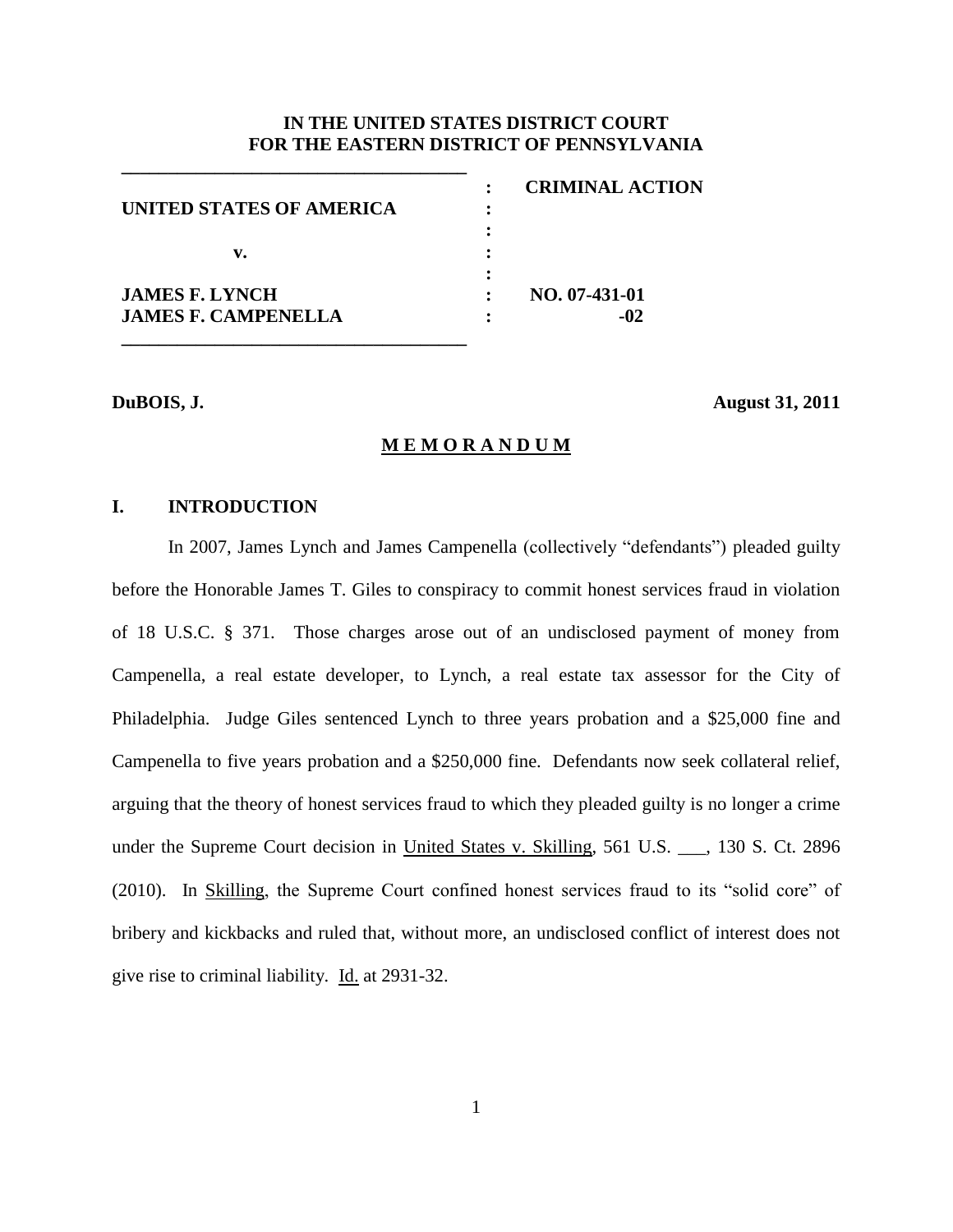#### **II. Factual Background**

On July 30, 2007, the Government filed a one-count Information charging Lynch and

Campenella with conspiracy to commit honest services fraud. The Information alleges the

following series of events:

- (1) Sometime in early 2005, Campenella asked Lynch to help him lower the assessed value of the property at 1101-13 Locust Street. In June 2005, Lynch submitted a request to the Philadelphia Board of Revision of Taxes that the assessed value of the property be lowered from \$4,600,000 to \$1,600,000. (Information, Ex. A to Lynch"s Suppl. Submission in Supp. of Mot. to Vacate at 8.)
- (2) In August 2005, Campenella asked Lynch to help him resolve a delinquent tax issue concerning 2500 Mifflin Street. In October 2005, Lynch contacted the City of Philadelphia Law Department ("the Law Department") and stated that the tax assessment for that property was incorrect and that the tax delinquency should be deleted. In September 2006, Lynch informed the Law Department that he had issued certifications to have the delinquency for 2500 Mifflin Street removed. (Id. at 6-7.)
- (3) In August 2005, Campenella asked Lynch to help him lower the assessed value of 323-27 N.  $13<sup>th</sup>$  St. In late October 2005, Lynch submitted a request to the Philadelphia Board of Revision of Taxes that the assessed value of the property be lowered from \$3,000,000 to \$1,600,000. (Id. at 7.)
- (4) In November 2005, Campenella gave Lynch \$20,000 in cash which had been drawn from the account of one of his real estate partnerships. (Id. at 5.) Lynch failed to disclose this financial relationship or to recuse himself from matters affecting Campenella and his businesses. (Id.)
- (5) In February 2006, Campenella was notified that the Law Department had filed a lawsuit relating to the tax assessment for a property at 5201 Old York Road. In April 2006, Campenella asked Lynch for help with resolving this. On April 24, 2006, Campenella sent an email to his lawyers stating, "The matter is resolved." (Id. at 8-9.)

Both defendants admitted guilt to honest services fraud based on an undisclosed conflict

of interest. During his plea colloquy, Campenella maintained that he gave Lynch the \$20,000 to

thank him for his prior help and without any intent to influence Lynch"s future conduct.

(Campenella Change of Plea Trans., Ex. C. to Campenella"s Motion at 27-36.) At his change-of-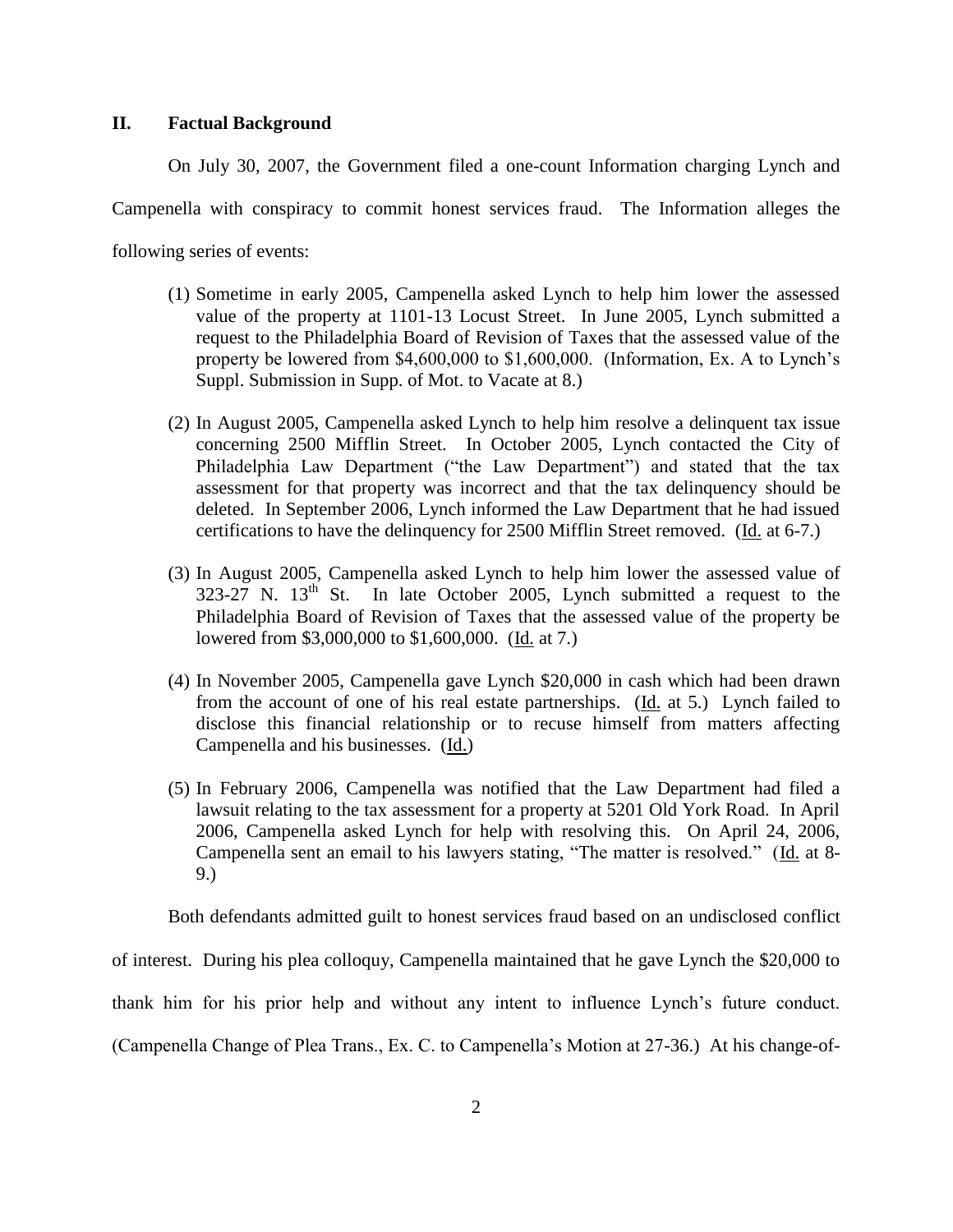plea hearing, Lynch repeatedly denied that he was influenced by the money or that any of his decisions were based on anything other than municipal policy. (See, e.g., Lynch, Change of Plea Trans., Ex. C. to Lynch"s Suppl. Submission in Supp. of Mot. to Vacate at 31.)

The Government admitted at Lynch"s change of plea hearing that Lynch neither solicited the money from Campenella nor expected to receive it. (Id. at 23.) Lynch maintained further that he was not aware that the envelope Campenella gave him contained money until several hours after it was given to him. (Lynch, Sentencing Trans. Ex. D. to Suppl. Submission in Supp. of Mot. to Vacate at 16-17). Judge Giles accepted both guilty pleas on the basis of an undisclosed-conflict-of-interest theory of honest services fraud. (See id. at 37-40; Campenella Change of Plea Trans., Ex. C. to Campenella"s Motion at 27-29.) Neither defendant challenged his conviction until the instant filings.

On December 22, 2010, Lynch filed a pro se Motion to Vacate Judgment under 28 U.S.C. § 2255, And In The Alternative For A Writ of Coram Nobis under 28 U.S.C. § 1651(a). (Document No. 47.) The same day, the Court issued an order appointing counsel. On January 31, 2011, Lynch filed a counseled Supplemental Submission in Support of Motion to Vacate. (Document No. 55.) Thereafter, the Government filed a response (Document No. 56, filed February 3, 2011), and Lynch filed a reply (Document No. 61, filed April 14, 2011). Supplemental submissions addressing United States v. Panarella, CR No. 00-655, 2011 U.S. Dist. LEXIS 84102 (E.D. Pa. July 29, 2011), were filed in August 2011. (Documents No. 70 and 71.)

Campenella filed a Motion to Vacate Conviction and Set Aside Sentence under 28 U.S.C. § 2255 on May 5, 2011. The Government filed a response on May 24, 2011 (Document No. 64); Campenella filed a reply on June 12, 2011 (Document No. 67).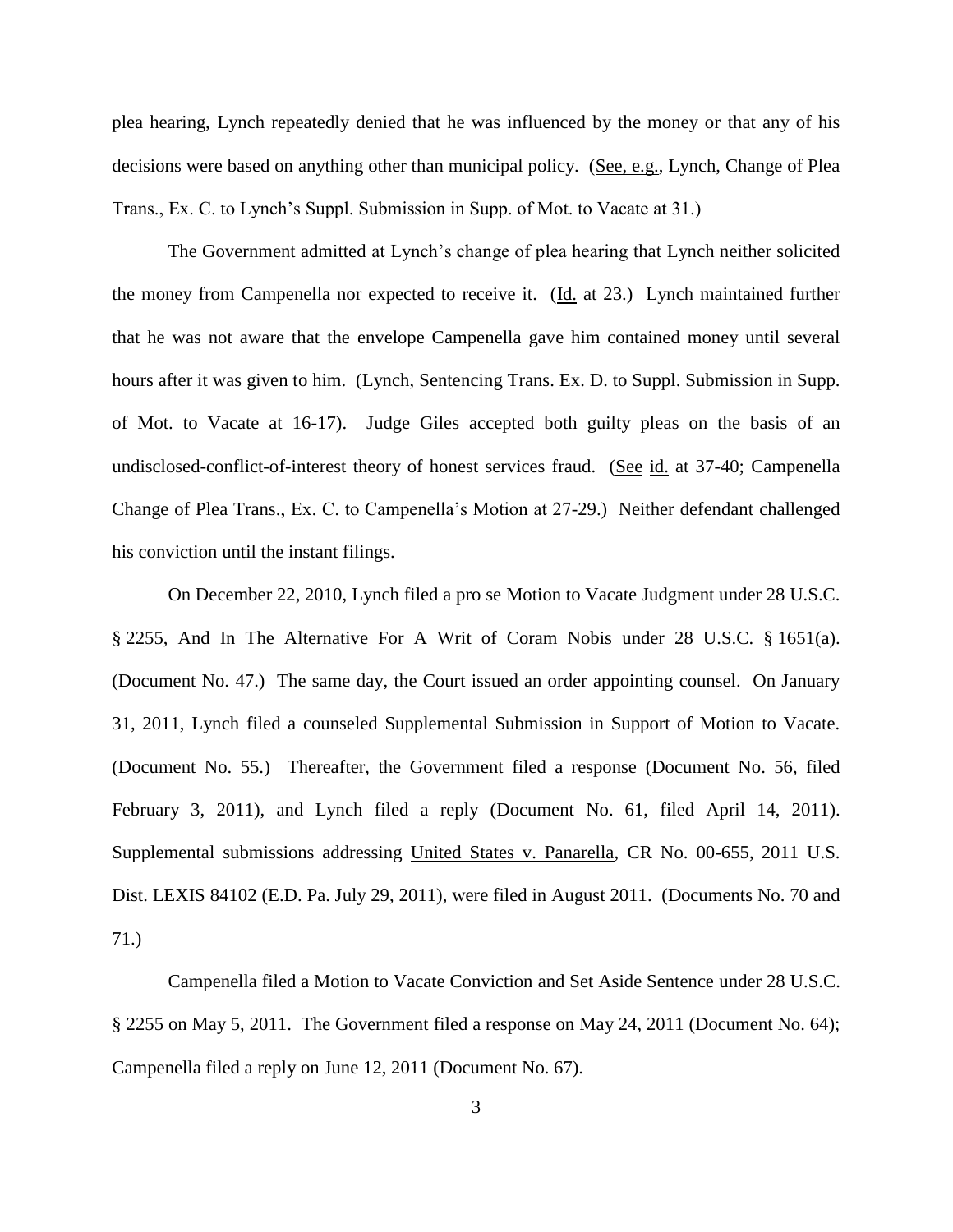The motions are fully briefed and ripe for review.

### **III. DISCUSSION**

Lynch seeks relief under 28 U.S.C. § 2255 or, in the alternative, by writ of error coram nobis. Lynch is not eligible for relief under § 2255 because, while he is still paying his fine, he is no longer on probation. See Obado v. New Jersey, 328 F.3d 716 (3d Cir. 2003) (holding that payment of a fine, without more, does not satisfy the custody requirement of the federal habeas corpus statutes). Thus the Court will treat his motion as one seeking a writ of error coram nobis. Campenella, whose probationary sentence is scheduled to end in 2013, properly seeks relief under 28 U.S.C. § 2255.

The main issue argued in the briefs concerns whether defendants" current arguments are procedurally defaulted and, if so, what effect this has on the pending motions. The Court will address the question of procedural default first and then proceed to consider defendants" motions on the merits.

The Court concludes that defendants' arguments are procedurally defaulted but that defendants are not required to demonstrate actual innocence of honest services fraud because the information charging them did not properly charge any valid theories of honest services fraud. Considering their arguments on the merits, the Court concludes that defendants are entitled to collateral relief because they stand convicted of conduct that is no longer a crime. Thus, Lynch"s alternative motion for a writ of error coram nobis is granted, and Campenella's  $\S$  2255 motion is granted. Lynch"s § 2255 motion is dismissed without prejudice.

#### A. Procedural Default and Bousley

The Court concludes that because neither Lynch nor Campenella appealed their convictions, their current arguments are procedurally defaulted. In United States v. Bousley, the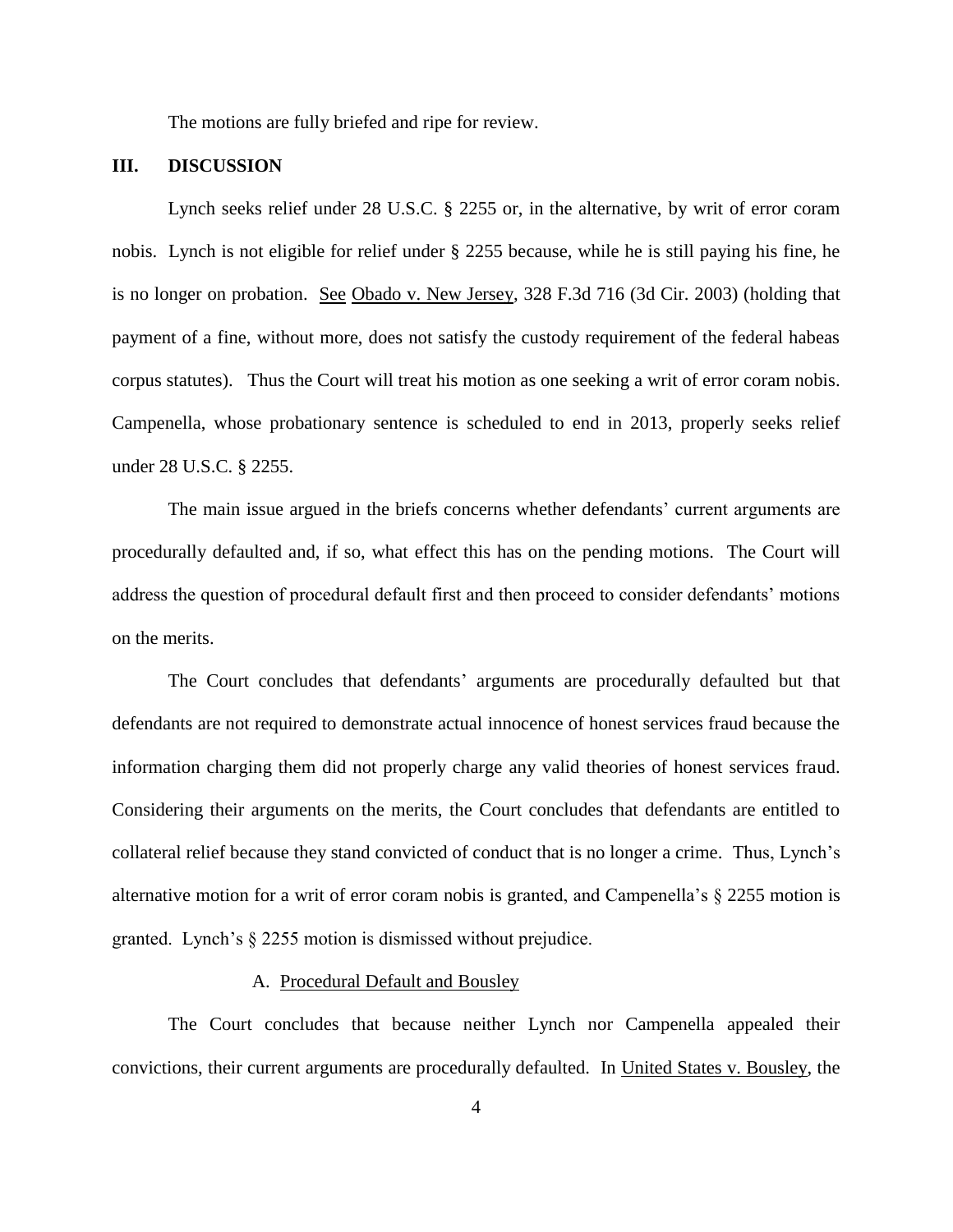Supreme Court held that, where a petitioner fails to challenge the constitutionality of a criminal statute on direct appeal, his argument is procedurally defaulted and he can only raise it in a subsequent habeas petition by showing either cause and prejudice for the failure to appeal or actual innocence of the crime of conviction. 523 U.S. 614, 622 (1998). The first question the Court must address is whether the rule established in Bousley applies to a petition for writ of error coram nobis. The Court concludes that it does and that both petitioners' claims are procedurally defaulted. Thus Lynch"s alternative motion for writ of error coram nobis is granted, and Campenella's  $\S$  2255 motion is granted.

# 1. *Whether Bousley Applies to a Petition for Writ of Error Coram Nobis*

Lynch contends that the procedural default rules do not apply in the context of coram nobis. The Court rejects this argument. While most of the cases addressing procedural default are habeas cases, the logic of the procedural default rule applies with even greater force in the context of coram nobis, because coram nobis is a more limited remedy. See Bousley, 523 U.S. at 621 ("[T]he voluntariness and intelligence of a guilty plea can be attacked on collateral review only if first challenged on direct review.") (emphasis added); United States v. Frady, 456 U.S. 152, 182 (1982) ("Section 2255 was intended to be in the nature of, but much broader than, the ancient writ of coram nobis."); United States v. [Stoneman, 870 F.2d 102, 106](http://www.lexis.com/research/xlink?app=00075&view=full&searchtype=get&search=870+F.2d+102%252520at%252520106%2520at%2520106) (3d Cir. 1989) ("[The standard under coram nobis] is even more stringent than that on a petitioner seeking habeas corpus relief under [§ 2255"](https://www.lexis.com/research/buttonTFLink?_m=7ac4a885527c66b0cb207fe28515317c&_xfercite=%3ccite%20cc%3d%22USA%22%3e%3c%21%5bCDATA%5b870%20F.2d%20102%5d%5d%3e%3c%2fcite%3e&_butType=4&_butStat=0&_butNum=54&_butInline=1&_butinfo=28%20U.S.C.%202255&_fmtstr=FULL&docnum=1&_startdoc=1&wchp=dGLzVzB-zSkAW&_md5=64f0318509809a97e2e1c79f47b8d130)).<sup>1</sup> Because coram nobis offers a narrower remedy than that

 $\overline{\phantom{a}}$ 

 $<sup>1</sup>$  A finding of procedural default made applicable to a writ of error coram nobis requires a</sup> petitioner to prove cause and prejudice or actual innocence. With respect to actual innocence, Lynch cites a pre-Bousley case, In re Dorsainvil, 119 F.3d 245 (3d Cir. 1997), for the proposition that actual innocence is not required outside the context of § 2255. That case concerned a petitioner who had filed a § 2255 petition challenging his conviction under 18 U.S.C. § 924(c)(1)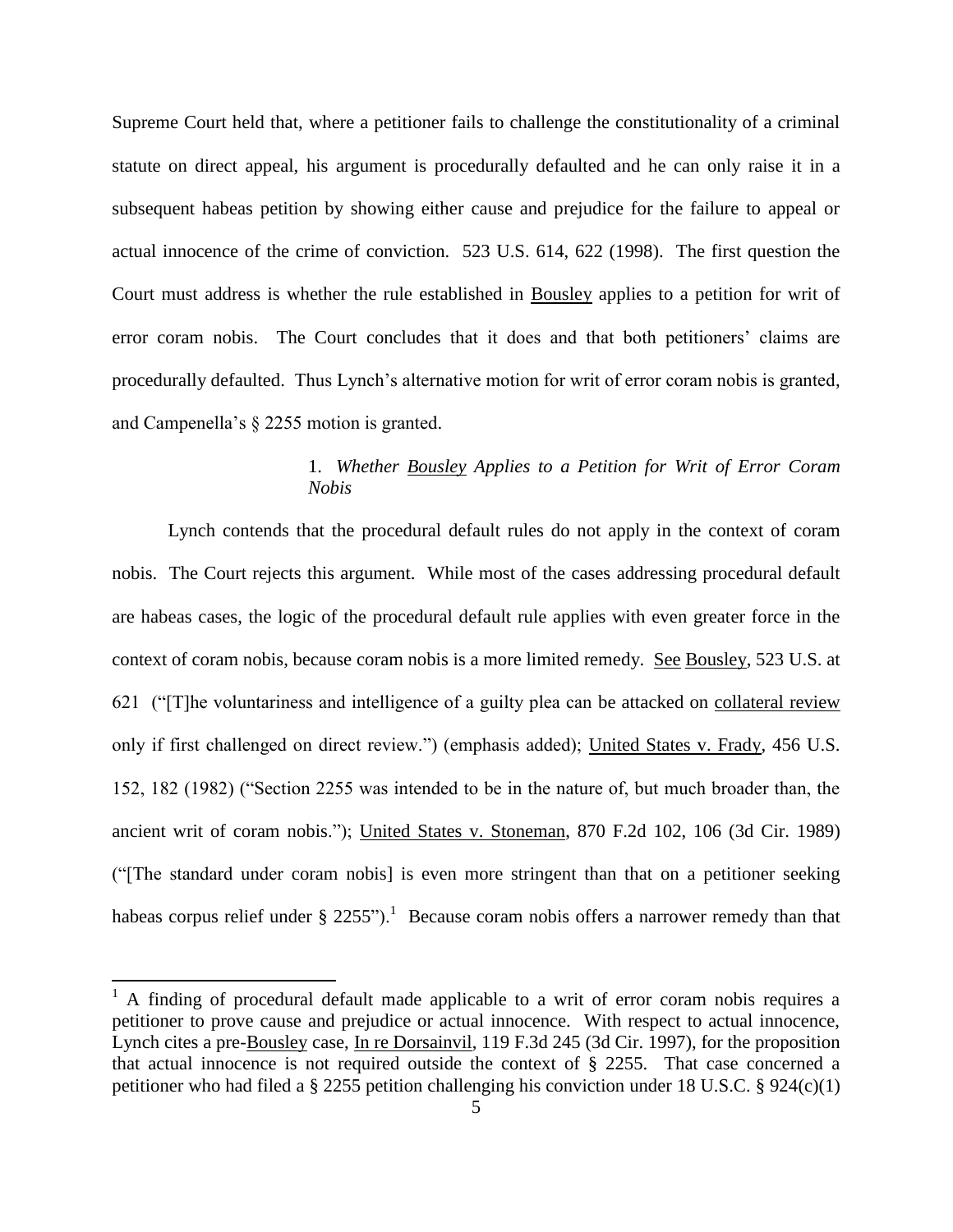provided by § 2255, the Court concludes that the procedural default rules explicated in Bousley apply to a motion for a writ of error coram nobis.

### 2. *Whether Petitioners Can Show Cause and Prejudice for Their Failure to Appeal or Actual Innocence of the Crime of Charged*

Because defendants failed to challenge the constitutionality of an undisclosed-conflict-ofinterest theory on appeal, their claims are procedurally defaulted unless they show either cause and prejudice excusing that default or actual innocence of the crime of conviction. Bousley, 523 U.S. at 622. Both defendants argue that they can show cause and prejudice. Specifically, they contend that, had they appealed their convictions before the Supreme Court's decision in Skilling, their arguments would have been futile because the Third Circuit had previously upheld the constitutionality of the undisclosed-conflict-of-interest theory of honest services fraud in United States v. Panarella, [277 F.3d 678, 694 \(3d Cir. 2002\).](http://www.lexis.com/research/xlink?app=00075&view=full&searchtype=get&search=277+F.3d+678%2520at%2520694) Contrary to defendants' arguments, however, this kind of futility does not constitute cause to excuse their failure to appeal. Bousley, 523 U.S. at 623 ("[F]utility cannot constitute cause if it means simply that a claim was

 $\overline{\phantom{a}}$ 

before the Supreme Court limited the scope of that statute in Bailey v. United States, 516 U.S. [137 \(1995\).](https://www.lexis.com/research/buttonTFLink?_m=5613ef1d231989ce090e444ccad18545&_xfercite=%3ccite%20cc%3d%22USA%22%3e%3c%21%5bCDATA%5b119%20F.3d%20245%5d%5d%3e%3c%2fcite%3e&_butType=3&_butStat=2&_butNum=30&_butInline=1&_butinfo=%3ccite%20cc%3d%22USA%22%3e%3c%21%5bCDATA%5b516%20U.S.%20137%5d%5d%3e%3c%2fcite%3e&_fmtstr=FULL&docnum=1&_startdoc=1&wchp=dGLzVzV-zSkAl&_md5=11f65fe47eb0b6274ce48224ad91d577) The Third Circuit held that a second § 2255 motion filed by Dorsainvil was subject to the second or successive habeas corpus bar of the Antiterrorism and Effective Death Penalty Act, 28 U.S.C. § 2255(h), but that, in light of his claim of actual innocence, he was permitted to file a federal habeas corpus petition under § 2241. While the Dorsainvil court was not perfectly clear, it appears to have reserved the question of the petitioner"s actual innocence for the consideration of the district court in which the § 2241 petition was to be filed. See [Dorsainvil,](http://www.lexis.com/research/xlink?app=00075&view=full&searchtype=get&search=119+F.3d+245%2520at%2520252)  [119 F.3d at 252 \("T](http://www.lexis.com/research/xlink?app=00075&view=full&searchtype=get&search=119+F.3d+245%2520at%2520252)he question before us is not whether Dorsainvil is actually innocent of violating  $\S 924(c)(1)$ , but rather, whether his claim . . . is cognizable in a district court.") (citation omitted, emphasis added); see also Panarella, 2011 U.S. Dist. LEXIS 84102 at \*19 ("The Court of Appeals suggested, without deciding, that the petitioner would have to establish his "actual innocence" . . . on remand."). Thus Dorsainvil does not stand, as Lynch claims, for the proposition that actual innocence is not required outside the context of § 2255; rather, the Third Circuit suggested that the actual-innocence standard would also apply under an alternative form of collateral review, a habeas corpus petition under § 2241.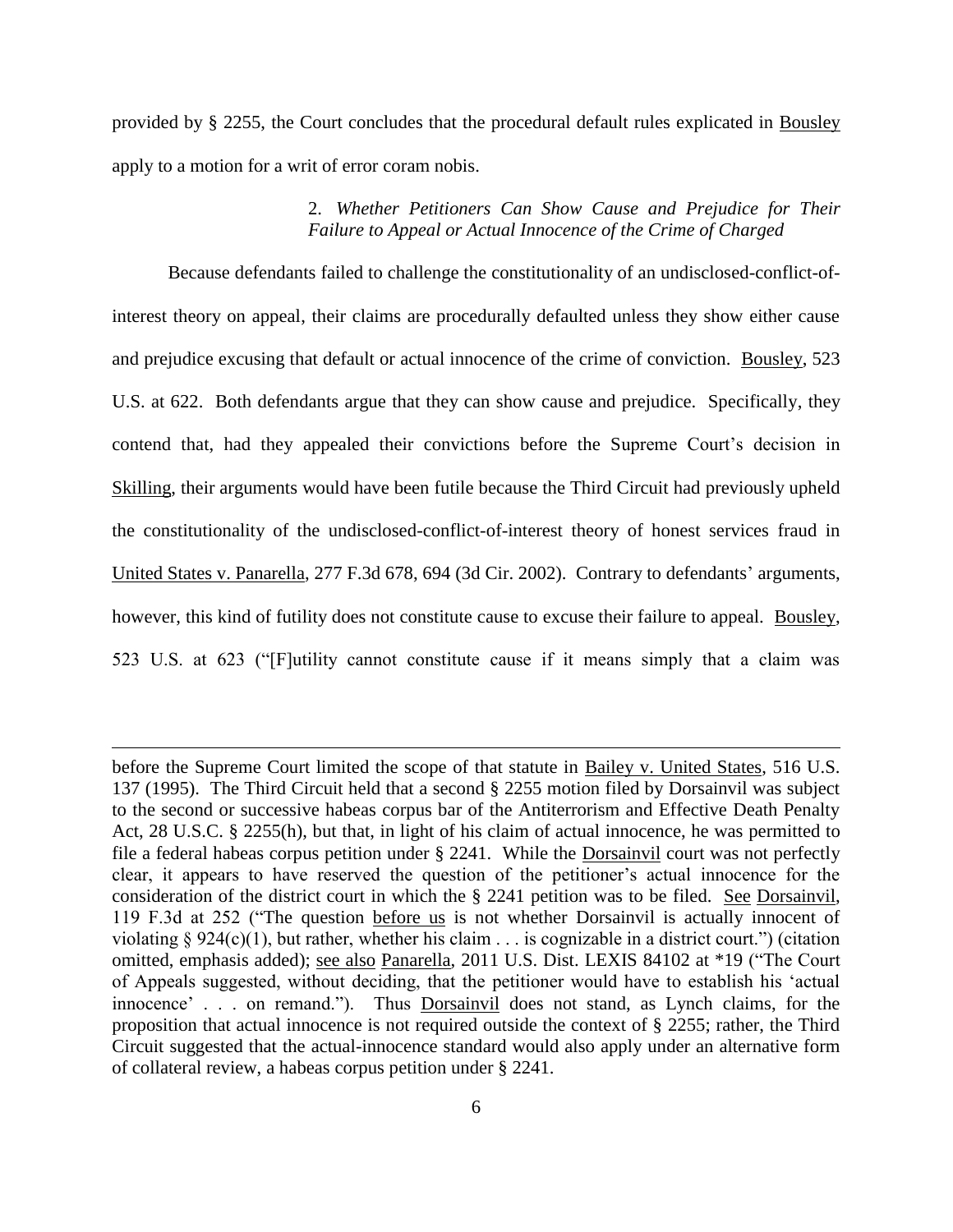unacceptable to that particular court at that particular time.") (internal quotation marks omitted) (quoting Engle v. Isaac, 456 U.S. 107, 130 n.35 (1982)).

Because Lynch and Campenella raise claims that are procedurally defaulted and they cannot show cause and prejudice for their failure to appeal, their only means of obtaining relief is to show actual innocence of the charge of conviction. Id. at 622-23. "To establish actual innocence, petitioner must demonstrate that, in light of all the evidence, it is more likely than not that no reasonable juror would have convicted him." Id. at 623 (quotation marks omitted). "[A]ctual innocence means factual innocence, not mere legal insufficiency," and "in cases where the Government has forgone more serious charges in the course of plea bargaining, petitioner"s showing of actual innocence must also extend to those charges." Id. at 623-24 (quotation marks omitted). However, a petitioner"s obligation to demonstrate actual innocence is limited to crimes actually charged or consciously forgone by the Government in the course of plea bargaining. See, e.g., id. at 624 (rejecting government's argument that defendant had to demonstrate actual innocence of both "using" and "carrying" a firearm where the indictment only charged using a firearm).

In this case, the threshold question with regard to actual innocence is whether Lynch and Campenella were charged with a viable theory of honest services fraud in the Information. Defendants contend that the Information only charged an undisclosed-conflict-of-interest theory. The Government maintains that, in addition to the now-void undisclosed-conflict-of-interest theory, the Information also charged a valid bribery theory. The Government contends further that defendants must prove their innocence of any viable theory of honest services fraud, even if those theories were never charged. (See Gov't's Resp. to Lynch at 25.)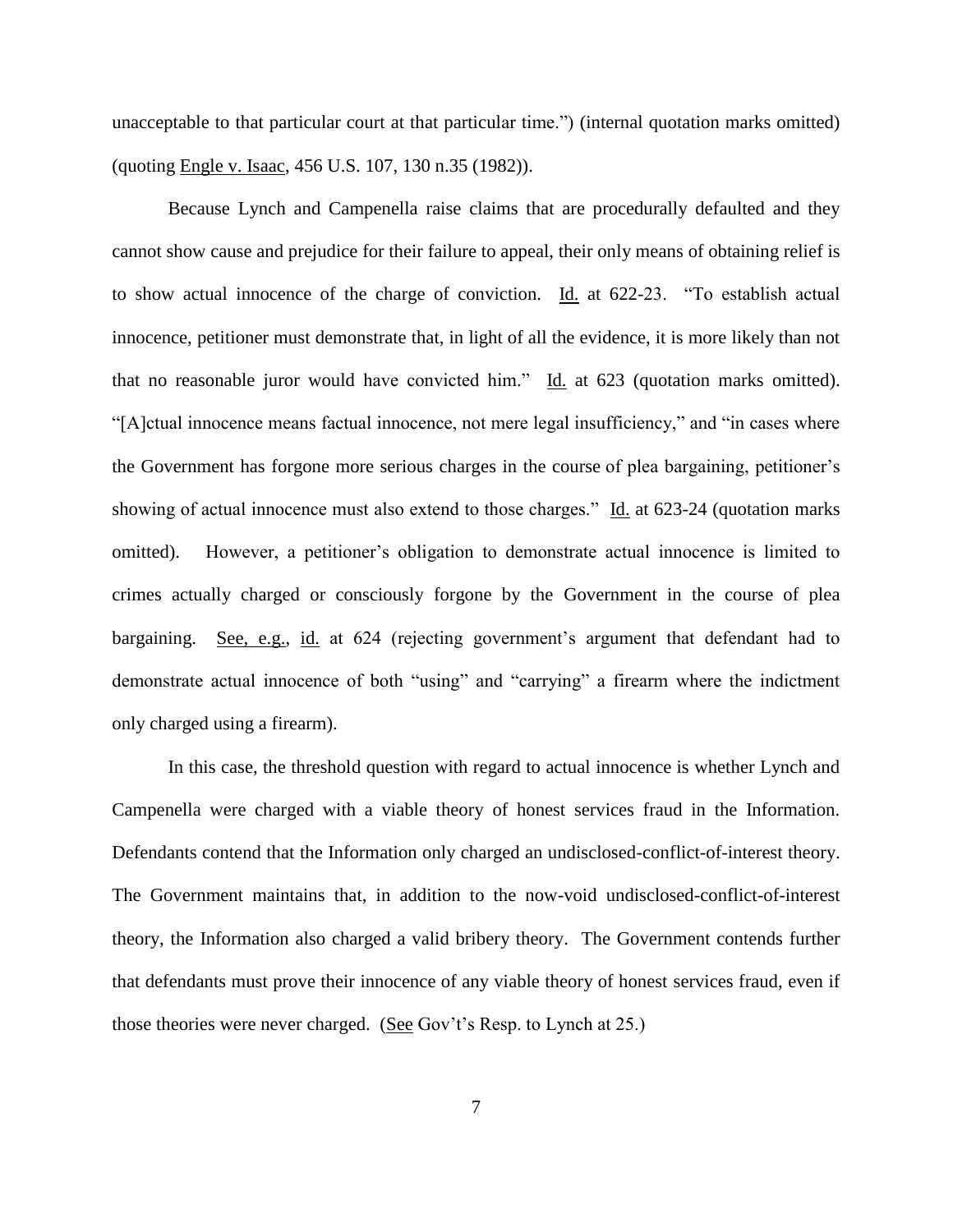The Court rejects the Government's argument that defendants must prove their actual innocence of any viable theory of honest services fraud regardless of whether charged. See Bousley, 523 U.S. at 624; United States v. Duarte-Rosas, 221 Fed. App'x 521, 522 (9th Cir. 2007) (finding that a district court erred by requiring a petitioner to show actual innocence of other charges the Government could have brought); Panarella, 2011 U.S. Dist. LEXIS 84102, at \*17. Implicit in these cases is the proposition that where an indictment fails to allege any criminal conduct, a petitioner is excused from the showing of actual innocence. Thus, the only question remaining is whether the Information charged the crime of bribery in addition to the now-void undisclosed conflict of interest charge.

Under Third Circuit law, an indictment is sufficient if it:

"(1) contains the elements of the offense intended to be charged, (2) sufficiently apprises the defendant of what he must be prepared to meet, and (3) allows the defendant to show with accuracy to what extent he may plead a former acquittal or conviction in the event of a subsequent prosecution." [United States v. Vitillo, 490 F.3d 314 \(3d Cir. 2007\)](https://www.lexis.com/research/buttonTFLink?_m=d58f6bac294b9f93e612067a9d8fe6a4&_xfercite=%3ccite%20cc%3d%22USA%22%3e%3c%21%5bCDATA%5b2011%20U.S.%20App.%20LEXIS%207457%5d%5d%3e%3c%2fcite%3e&_butType=3&_butStat=2&_butNum=107&_butInline=1&_butinfo=%3ccite%20cc%3d%22USA%22%3e%3c%21%5bCDATA%5b490%20F.3d%20314%5d%5d%3e%3c%2fcite%3e&_fmtstr=FULL&docnum=2&_startdoc=1&wchp=dGLzVzS-zSkAA&_md5=828a91f78c65318d14f49b0b1014a719) (internal quotation marks omitted). Moreover, "no greater specificity than the statutory language is required so long as there is sufficient factual orientation to permit the defendant to prepare his defense and to invoke double jeopardy in the event of a subsequent prosecution." [United States](https://www.lexis.com/research/buttonTFLink?_m=d58f6bac294b9f93e612067a9d8fe6a4&_xfercite=%3ccite%20cc%3d%22USA%22%3e%3c%21%5bCDATA%5b2011%20U.S.%20App.%20LEXIS%207457%5d%5d%3e%3c%2fcite%3e&_butType=3&_butStat=2&_butNum=108&_butInline=1&_butinfo=%3ccite%20cc%3d%22USA%22%3e%3c%21%5bCDATA%5b870%20F.2d%20109%2c%20112%5d%5d%3e%3c%2fcite%3e&_fmtstr=FULL&docnum=2&_startdoc=1&wchp=dGLzVzS-zSkAA&_md5=93ff7fa32a3679ef9a0e3b0bbc766242)  [v. Rankin, 870 F.2d 109, 112 \(3d Cir. 1989\).](https://www.lexis.com/research/buttonTFLink?_m=d58f6bac294b9f93e612067a9d8fe6a4&_xfercite=%3ccite%20cc%3d%22USA%22%3e%3c%21%5bCDATA%5b2011%20U.S.%20App.%20LEXIS%207457%5d%5d%3e%3c%2fcite%3e&_butType=3&_butStat=2&_butNum=108&_butInline=1&_butinfo=%3ccite%20cc%3d%22USA%22%3e%3c%21%5bCDATA%5b870%20F.2d%20109%2c%20112%5d%5d%3e%3c%2fcite%3e&_fmtstr=FULL&docnum=2&_startdoc=1&wchp=dGLzVzS-zSkAA&_md5=93ff7fa32a3679ef9a0e3b0bbc766242)

[United States v. Kemp, 500 F.3d 257, 280 \(3d Cir. 2007\).](https://www.lexis.com/research/buttonTFLink?_m=d58f6bac294b9f93e612067a9d8fe6a4&_xfercite=%3ccite%20cc%3d%22USA%22%3e%3c%21%5bCDATA%5b2011%20U.S.%20App.%20LEXIS%207457%5d%5d%3e%3c%2fcite%3e&_butType=3&_butStat=2&_butNum=109&_butInline=1&_butinfo=%3ccite%20cc%3d%22USA%22%3e%3c%21%5bCDATA%5b500%20F.3d%20257%2c%20280%5d%5d%3e%3c%2fcite%3e&_fmtstr=FULL&docnum=2&_startdoc=1&wchp=dGLzVzS-zSkAA&_md5=7c164919e632956db5df46b5a6ec0f78) While the matters at issue in this case involve an information rather than a formal indictment, the parties agree that the standard is the same as that for an indictment. (See Gov't's Resp. to Lynch at 25; Lynch Reply at 4-5; Campenella Motion to Vacate at 5-7.)

The Third Circuit discussed the specific requirements for charging a bribery theory of honest services fraud in United States v. Kemp. 500 F.3d at 280. In Kemp, the Court of Appeals found that an indictment was sufficient to charge a bribery theory because it (1) "refers to "the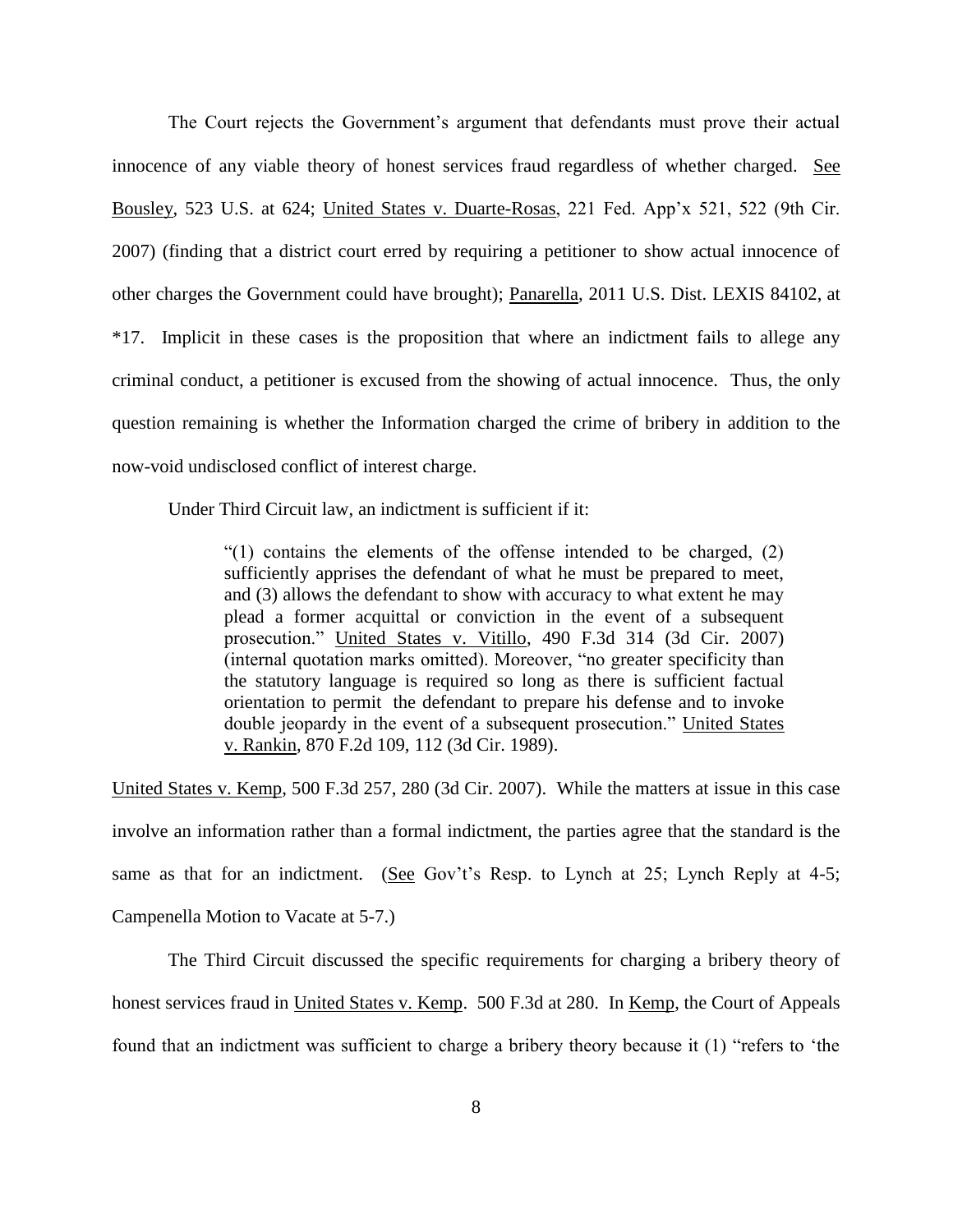benefits that [defendant payors] extended to Kemp [the government employee] with the intent to influence KEMP"s actions"" and (2) "charges that "[defendant payors] provided benefits to Kemp in the form of otherwise unavailable loans in exchange for favorable decisions by KEMP as Treasurer of Philadelphia."" Id. at 280-81 (quoting indictment). Thus, the Kemp court ruled that the indictment in that case was sufficient based on language indicating both an intent to influence official actions and an intent to exchange a financial benefit for favorable action by the government official.

The Kemp court went on to clarify that the critical element of a bribery charge is the exchange language, distinguishing between a bribe, which necessarily involves a quid pro quo, and a mere attempt to curry favor, which does not. Id. at 282. The Court ruled that in proving the existence of bribes, "the government need not prove that each gift was provided with the intent to prompt a specific act" and that a bribe occurs where "payments [are] made, with the intent to retain the official"s services on an "as needed" basis, so that where the opportunity presents itself the official will take specified actions on the payor"s behalf." Id. at 282 (citations omitted) (emphasis added). However, the court contrasted this from noncriminal "gratuities" for past or future actions and "noncriminal gifts extended to a public official merely to build a reservoir of goodwill that might ultimately affect one or more of a multitude of unspecified acts, now and in the future." Id. at 281 (quotation marks omitted) (emphasis added). The critical holding of <u>Kemp</u> is that bribery requires a specific intent to perform a quid pro quo. Id. While this intended exchange need not be made explicit between the parties, see United States v. Antico, 275 F.3d 245, 257 (3d Cir. 2001), the Government must allege and prove some facts from which a jury can infer that there was a specific intent to perform an exchange. See, e.g., United States v. Mariano, 316 F. App"x 99, 102 (3d Cir. 2008).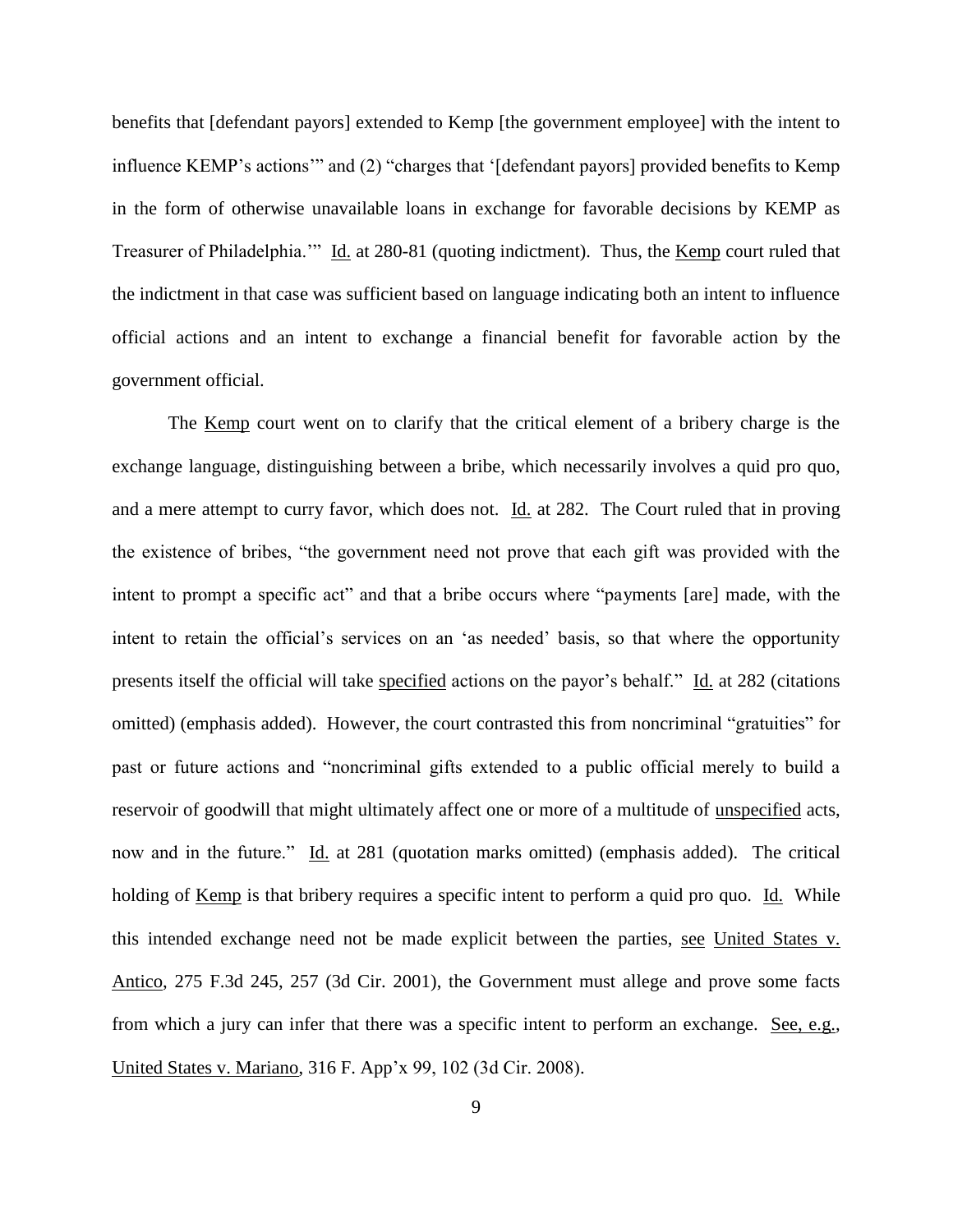Whereas the indictment in the Kemp case included both "influence" language and "exchange" language, Kemp, 500 F.3d at 280-81, the Information in this case only includes "influence" language. However, the Government contends that the Information properly charges a bribery theory notwithstanding the fact that it does not allege an exchange, because the word "bribes" appears in the Information. The Court rejects this argument and concludes that the information does not charge honest services fraud based on bribery.

In arguing for the sufficiency of the Information, the Government points to the following language:

> As such a public employee, Defendant JAMES F. LYNCH . . . owed a duty to  $\dots$  (d) refrain from soliciting or accepting any item of monetary value, including gifts and loans, with the intent to be influenced or rewarded, from any person seeking official action from, doing business with, or whose interests may be affected by the performance or nonperformance of his duties. . . [and] in violation of each aspect of his duties listed above, defendant JAMES F. LYNCH"s actions . . . were unlawfully rewarded and influenced by bribes, rewards, gifts, loans, and other benefits he received from defendant JAMES F. CAMPENELLA, all of which LYNCH failed to disclose.

(Information at 1-2.)

There are several problems with the Government"s reliance on this language. First, read in the context of surrounding paragraphs, the thrust of the sentence that includes the word "bribes" is the final clause – "all of which LYNCH failed to disclose" – which charges an undisclosed conflict of interest based on Lynch's failure to disclose the payment.<sup>2</sup> Second, even setting aside the final clause, the verbs in that sentence – "influenced" and "rewarded" – correspond with what the Kemp court called "a noncriminal gift extended to a public official merely to build a reservoir of goodwill that might ultimately affect one or more of a multitude of

 $\frac{2}{3}$  The Information specifically alleges a failure to disclose no fewer than seven times. (See Information at 1-2, 4-6.)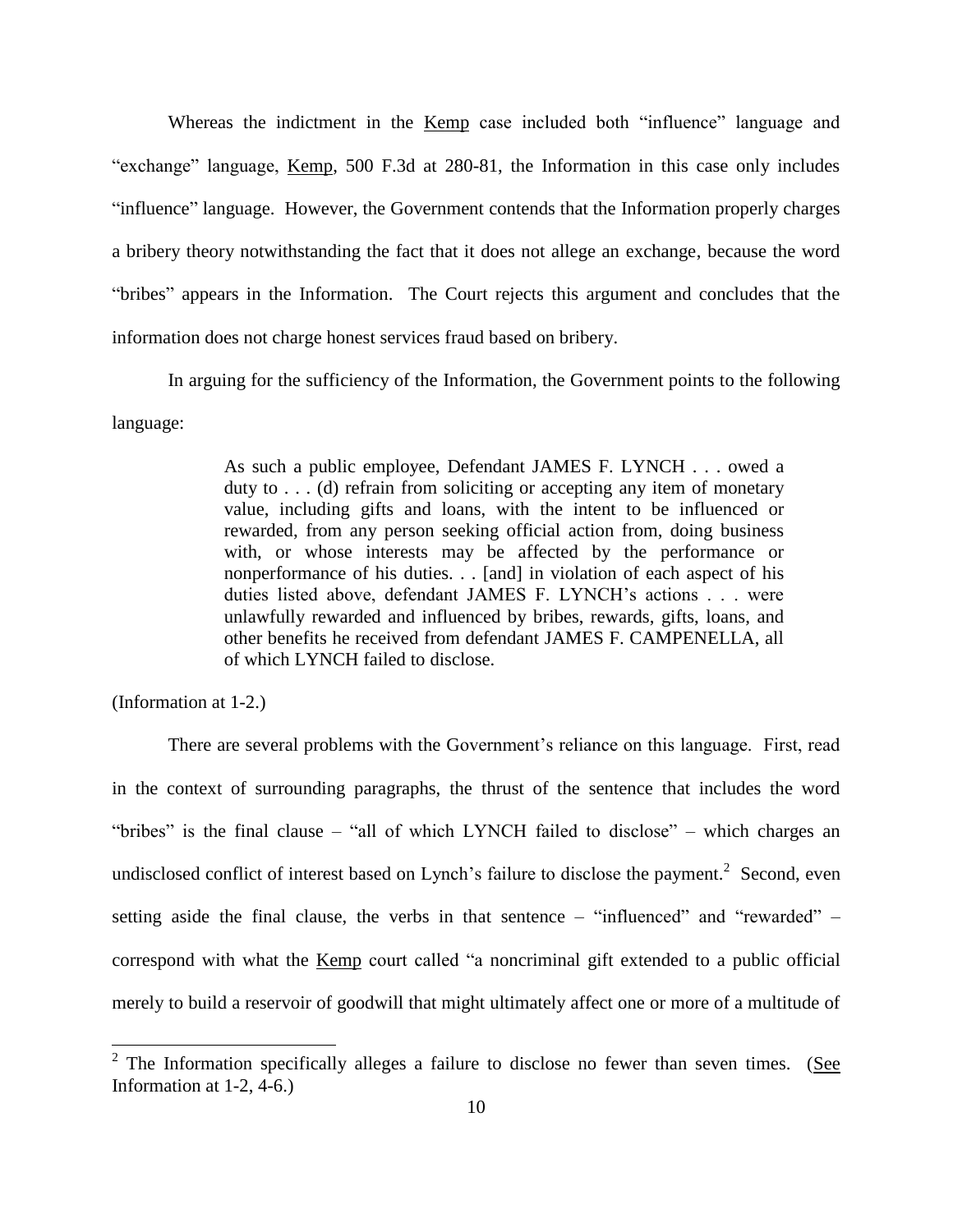unspecified acts, now and in the future." Kemp, 500 F.3d at  $281$ .<sup>3</sup> This inadequacy is heightened by the fact that the sentence is constructed in the passive voice and fails to allege any intent on the part of either defendant with respect to specific actions at the time of the improper payment. Third, the remainder of the Information is not consistent with an intent to charge anything other than honest services fraud based on an undisclosed conflict of interest. Most notably, the fact sections do not allege that Lynch took any action in expectation of Campenella"s payment or that the parties ever intended to exchange the monetary payment for government services.

Moreover, this reading of the Information as only charging an undisclosed conflict of interest is supported by the Government's statements during the change-of-plea hearings. During both change-of-plea hearings the Government corrected the Court by clarifying that the crime at issue was an undisclosed conflict of interest, rather than bribery. (See Lynch Trans. of Change of Plea Hearing, ex. C, to Suppl. Submission in Supp. of Mot. to Vacate at 32; Campenella, Trans. of Change of Plea Hearing, ex. C, to Motion to Vacate, at 28, 32.) At no point during the change-of-plea hearings or in its guilty plea memoranda did the Government mention a quid pro quo bribery theory.

<sup>&</sup>lt;sup>3</sup> The Court notes that the legal significance of "influence" is not entirely clear from <u>Kemp</u>. For example, the Third Circuit states that "bribery requires a quid pro quo, which includes an "intent to influence an official act or to be influenced in an official act."" Kemp, 500 F.3d at 281 (quoting United States v. Sun-Diamond Growers of Cal., 526 U.S. 398, 404 (1999)). The Court concludes, however, that the distinctions drawn in Kemp between a criminal quid pro quo bribe and, for example, "a noncriminal gift extended to a public official merely to build a reservoir of goodwill that might ultimately affect one or more of a multitude of unspecified acts, now and in the future," Kemp, 500 F.3d at 281, are only workable if the phrase "influence an official act" in the first sentence is read to require something more specific than a generalized understanding of possible preferential treatment. What Kemp emphasizes repeatedly as the essence of bribery is the specific intent to perform a quid pro quo. See id.; see also United States v. Bryant, No. 09- 3243 2011 U.S. App. LEXIS 17753, at \*14 (3d Cir. Aug. 25, 2011) (emphasizing exchange requirement). This the Government does not allege.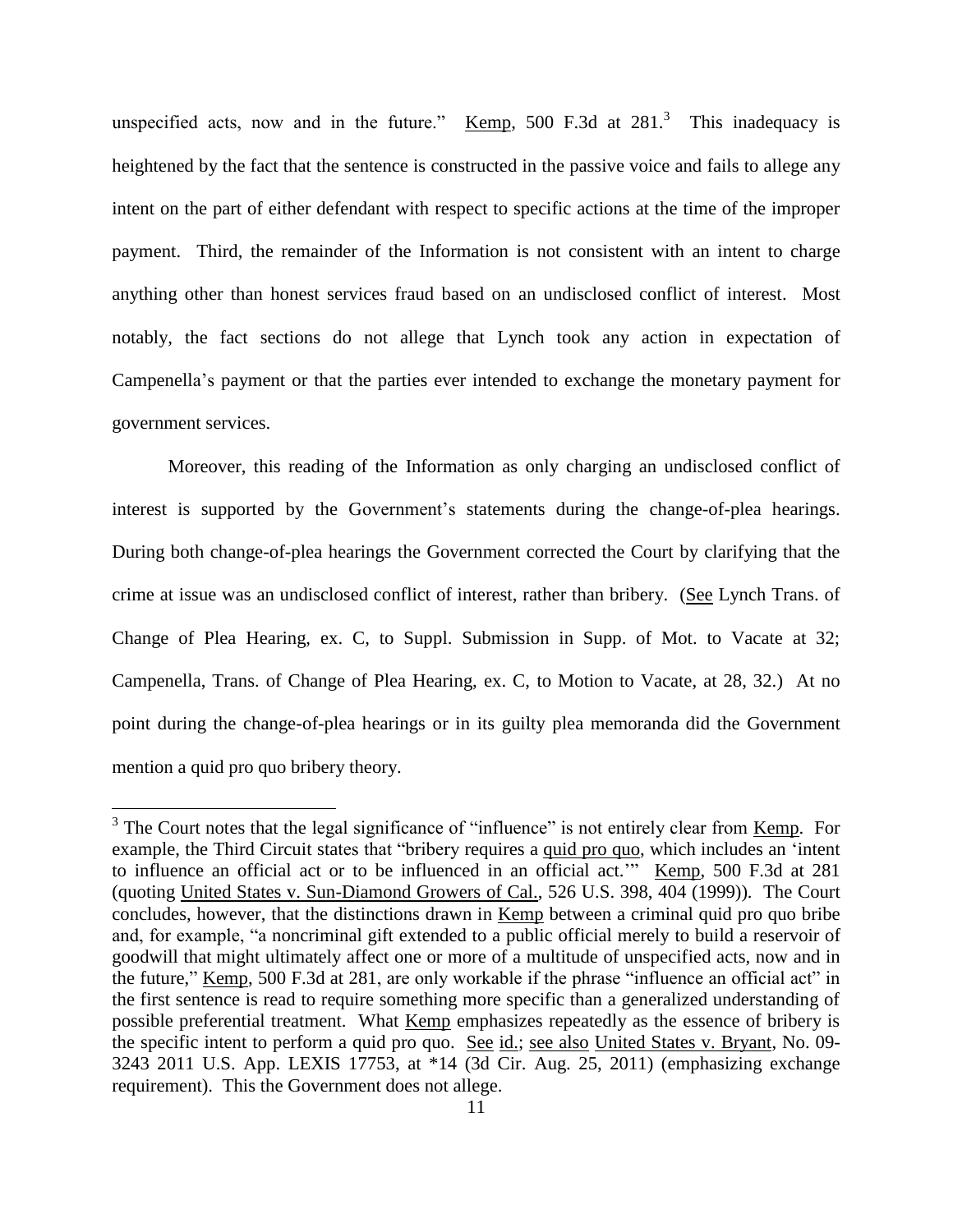For all the above reasons, the Court concludes that the Information in this case was not "sufficient [to] apprise[] the defendant[s] of what [they] must be prepared to meet" with respect to a bribery theory and therefore did not adequately charge such a theory. See Kemp, 500 F.3d at 280. Because defendants cannot be required to demonstrate their actual innocence of a crime that was never charged, see Bousley, 523 U.S. at 624, the Court can proceed to address their arguments on the merits. The Court will first address Lynch"s motion for a writ of error coram nobis and then Campenella"s motion for relief under 28 U.S.C. § 2255.

#### B. Lynch"s Petition for a Writ of Error Coram Nobis

#### 1. *Legal Standard*

The writ of error coram nobis is available in federal courts in criminal matters under the All Writs Act, 21 U.S.C. § 1651(a). It is used to attack allegedly invalid convictions in federal court that have continuing consequences but where the individual is no longer in custody. United States v. Morgan, 346 U.S. 502 (1954); United States v. Stoneman, 870 F.2d 102 (3d Cir. 1989). An error that could be remedied by a new trial, such as an error in jury instructions, does not normally come within the scope of the writ. United States v. Gross, 614 F.2d 365, 368 (3d Cir. 1980), cert denied, 447 U.S. 925 (1980). Earlier proceedings are presumptively correct, and the petitioner has the burden to show otherwise. United States v. Sammy Cariola, 323 F.2d 180, 184 (3d Cir. 1963).

Coram nobis is an extraordinary remedy, and a court"s jurisdiction to grant relief is of limited scope. Id. Coram nobis relief is limited to correcting errors "of the most fundamental character." Morgan, 346 U.S. at 512. Because of the interest in finality of judgments, the standard for a successful collateral attack on a conviction under coram nobis is more stringent than the standard applicable on a direct appeal. United States v. Gross, 614 F.2d 365, 368 (3d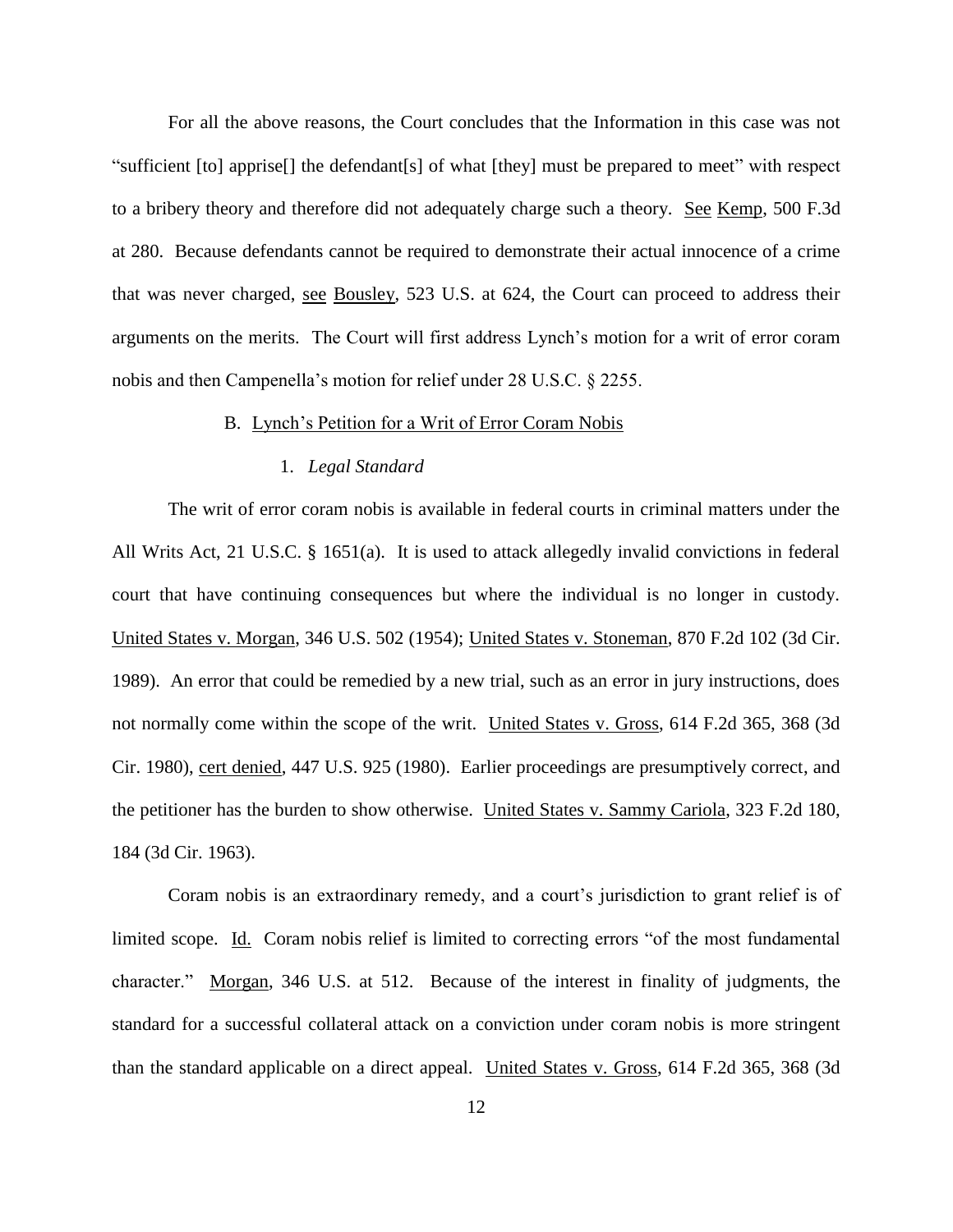Cir. 1980). It is even more stringent than the burden on a petitioner seeking habeas relief. [Stoneman, 870 F.2d at 106](http://www.lexis.com/research/xlink?app=00075&view=full&searchtype=get&search=870+F.2d+102%252520at%252520106%2520at%2520106) (citing United States v. Osser, 864 F.2d 1056, 1059 (3d Cir. 1988)).

The Third Circuit has set the following requirements for the availability of coram nobis relief: (1) the petitioner must demonstrate continuing consequences of the conviction; (2) there must have been no remedy at the time of trial; (3) there must exist "sound reasons" for failing to seek relief earlier; and (4) there must be a fundamental error "go[ing] to the jurisdiction of the trial court, thus rendering the trial itself invalid." [Stoneman, 870 F.2d at 105-06.](http://www.lexis.com/research/xlink?app=00075&view=full&searchtype=get&search=870+F.2d+102%2520at%2520106)

#### 2. *Discussion*

The Court will address the four requirements discussed in Stoneman in order. In sum, it concludes that Lynch has met all four requirements and is entitled to coram nobis relief.

The continuing consequences prong is essentially beyond dispute. Lynch was sentenced to three years" probation and a \$25,000 fine. While Lynch has served his term of probation, he continues to make payments on his fine in the amount of \$100 per month. The Government concedes that continued payment of a fine is a sufficient collateral consequence of conviction to support a petition for writ of error coram nobis. (Gov's Resp. to Def.'s Mot. for Writ of Error Coram Nobis, at 14-15 (citing United States v. Michaud, 925 F.3d 37, 39 n.1 (1st Cir. 1991).) The Court agrees and concludes that Lynch has satisfied the continuing consequences prong.

It is also clear that the second and third prongs are satisfied because Lynch had no remedy at the time of trial and could not have sought relief earlier. Prior to the Supreme Court ruling in Skilling, this Circuit recognized undisclosed conflict of interest as a valid basis for an honest services fraud conviction. See United States v. Panarella, 277 F.3d 678 (3d Cir. 2002). The Court thus concludes that Lynch could not have sought relief earlier. See, e.g., United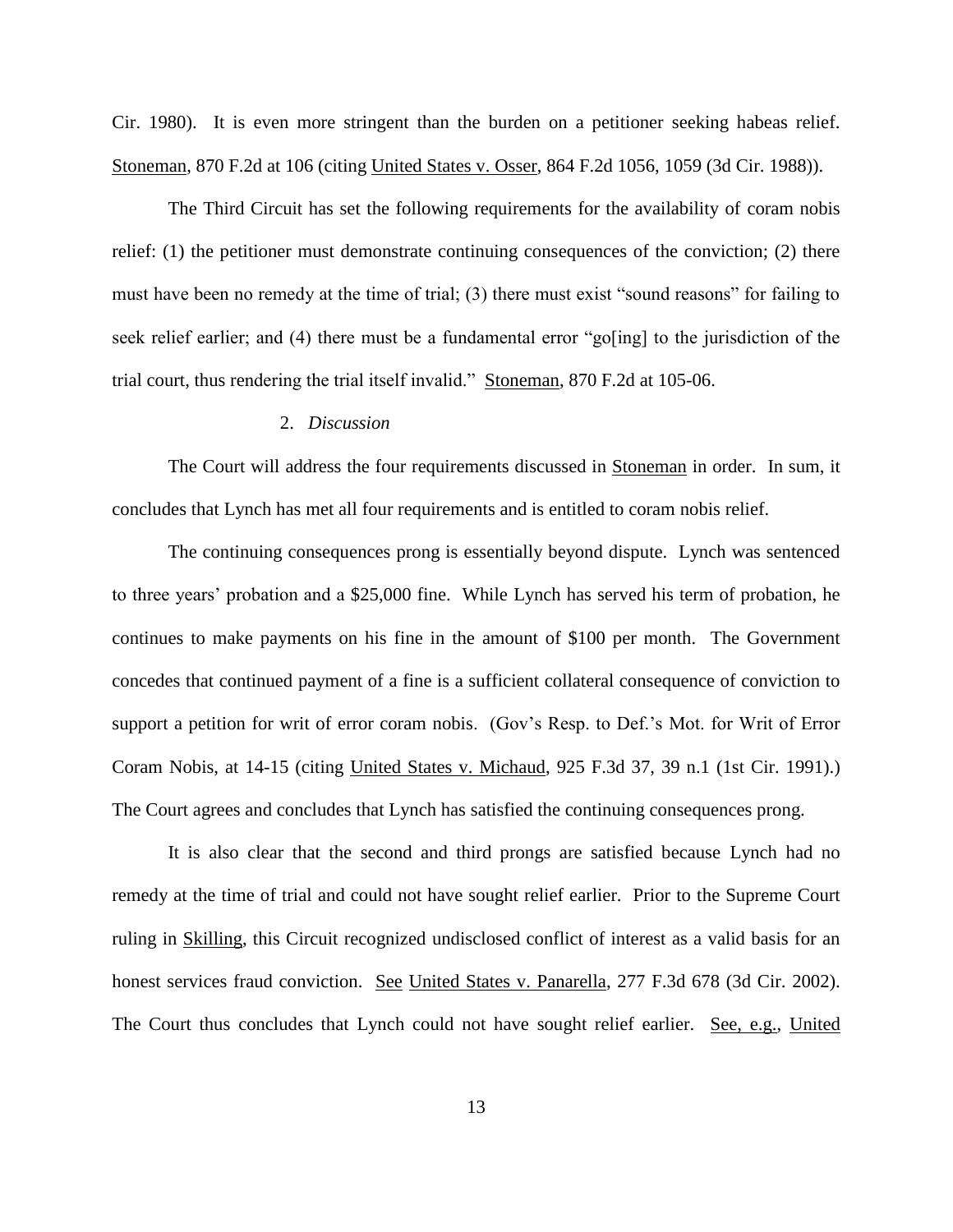States v. Mandel, 862 F.2d 1067, 1077 (4th Cir. 1988); Panarella, 2011 U.S. Dist. LEXIS 84102, at \*30.

Finally, the Court concludes that Lynch has demonstrated fundamental error warranting coram nobis relief. The transcript of Lynch"s plea hearing makes it clear that the Court accepted his guilty plea to the crime of honest services fraud based on an undisclosed conflict of interest. (See Lynch, Trans. of Plea Hearing at 37-40.) The Supreme Court has since ruled in Skilling that an undisclosed conflict of interest is not a crime. As such, Lynch stands convicted of conduct that is not criminal. Courts have consistently stated that such a scenario constitutes fundamental error warranting the remedy of coram nobis. See, e.g., Stoneman, 870 F.2d at 105 (Where a defendant is convicted and punished "for an act that the law does not make criminal[,] there can be no room for doubt that such a circumstance "inherently results in a complete miscarriage of justice'... that justiffies] collateral relief.") (quoting Davis v. United States, 417 U.S. 333, 346 (1974)); United States v. Mandel, 862 F.2d 1067, 1074-75 (4th Cir. 1988); Panarella, 2011 U.S. Dist. LEXIS 84102, at \*16.

Lynch has satisfied the four requirements for issuance of a write of error coram nobis. Thus his motion for a writ of error coram nobis is granted.

#### C. Campenella"s Motion for Relief Under 28 U.S.C. § 2255

Like Lynch, Campenella pled guilty to the crime of honest services fraud based on an undisclosed conflict of interest. (See Campenella, Trans. of Plea Hearing at 27-29.) Campenella thus stands convicted of, and is currently serving a probationary sentence for, conduct that is not criminal. This is, beyond question, a situation that justifies relief under § 2255. Davis, 417 U.S. at 346. Thus the Court grants Campenella"s motion to vacate his conviction and sentence under 28 U.S.C. § 2255.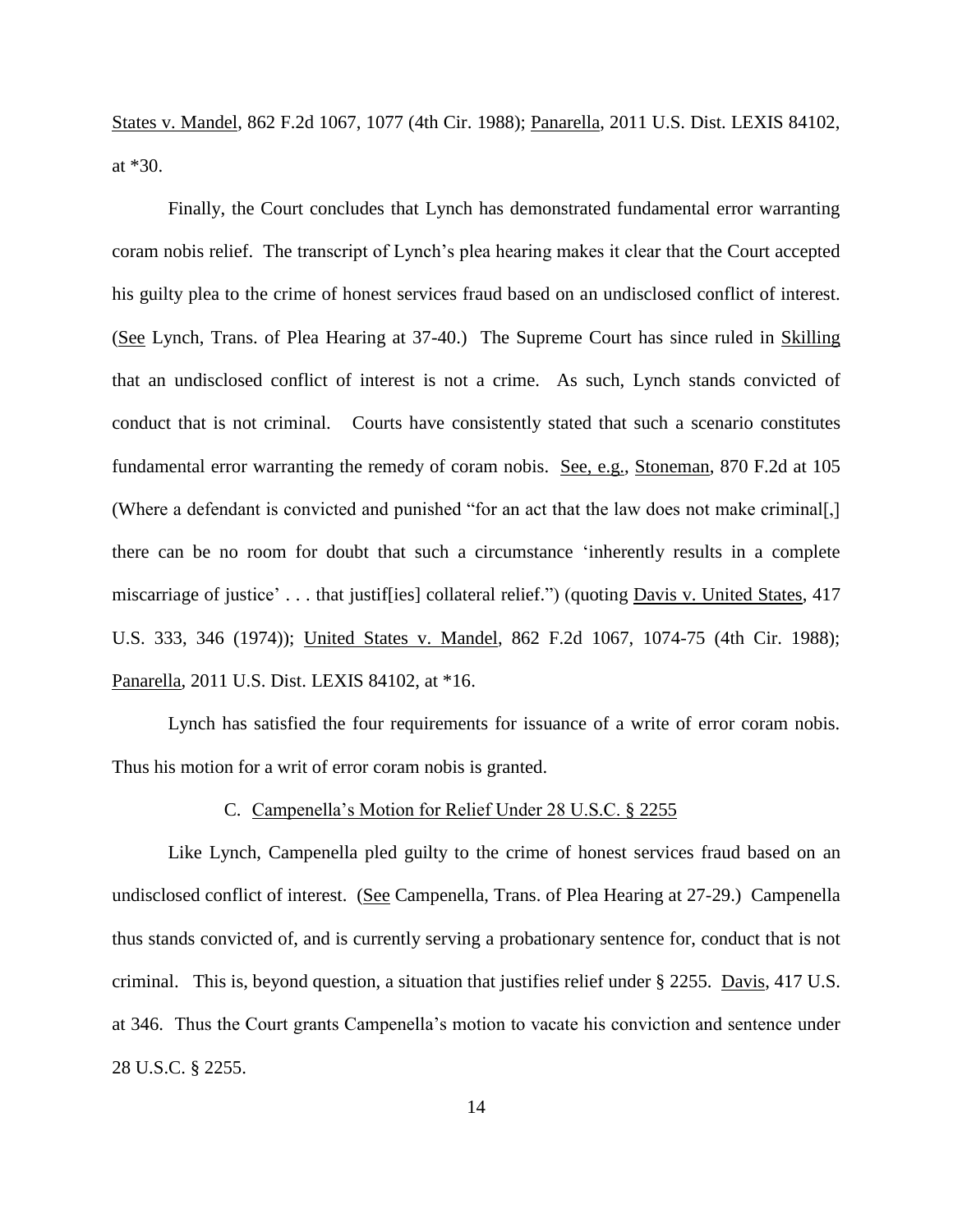# **IV. CONCLUSION**

The Court concludes that both defendants were convicted of conduct that is no longer a crime and that, as a result, they are entitled to collateral relief. Lynch"s alternative motion for a writ of error coram nobis is granted, and Campenella's motion for relief under 28 U.S.C. § 2255 is granted. Lynch"s § 2255 motion is dismissed without prejudice. Appropriate orders follow.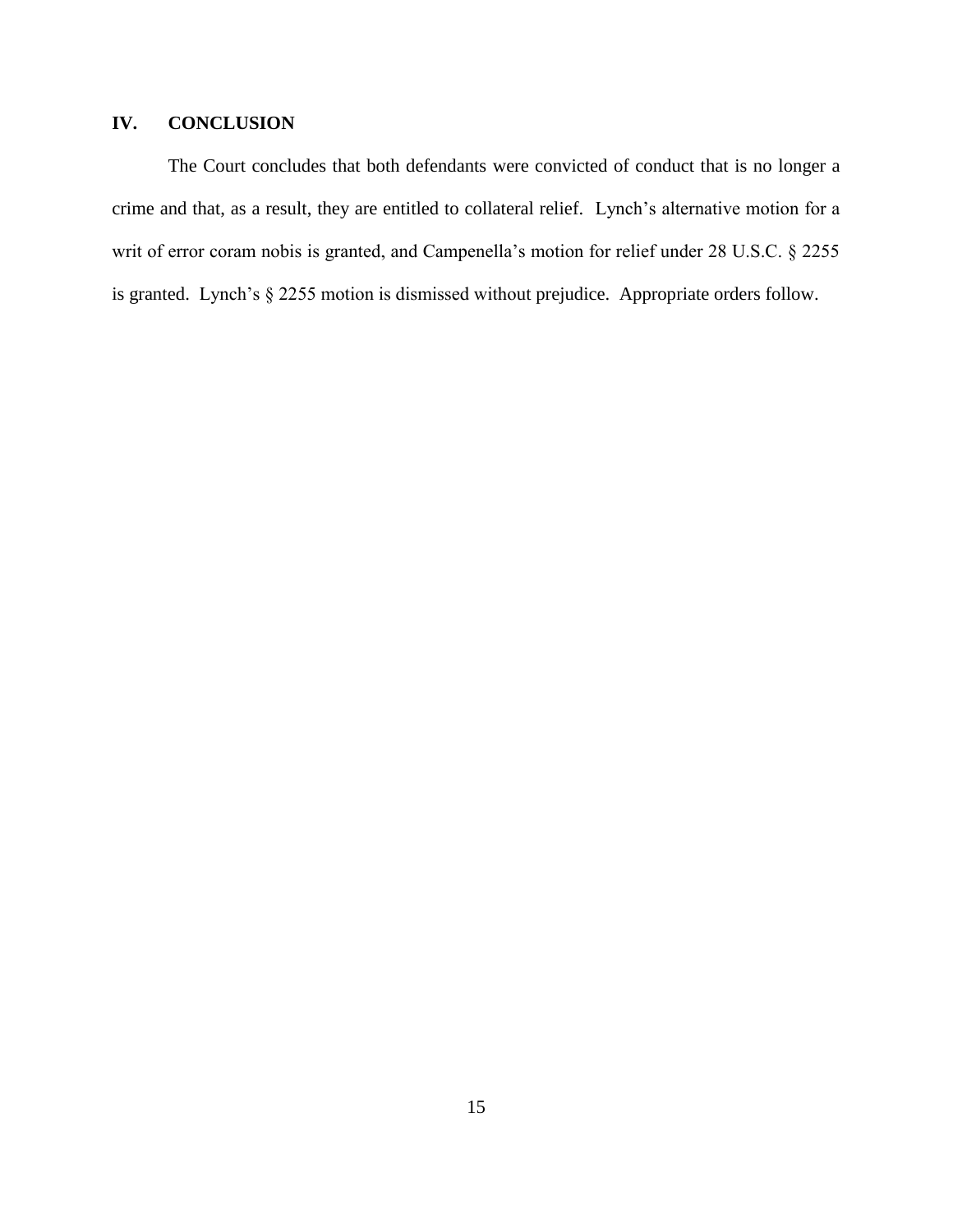#### IN THE UNITED STATES DISTRICT COURT **FOR THE EASTERN DISTRICT OF PENNSYLVANIA**

 $\ddot{\cdot}$ 

٠

**UNITED STATES OF AMERICA** v. **JAMES F. LYNCH** 

**CRIMINAL NO. 07-431-01** 

#### ORDER

AND NOW, this 31st day of August 2011, upon consideration of defendant James F. Lynch's pro se Motion to Vacate Judgment under 28 U.S.C. § 2255, And In The Alternative For A Writ of Coram Nobis under 28 U.S.C. § 1651(a) (Document No. 47, filed December 20, 2010); defendant's Supplemental Submission in Support of Motion to Vacate (Document No. 55, filed January 31, 2011); the Government's Response to Defendant's Motion for Writ of Error Coram Nobis (Document No. 56, filed February 3, 2011); Defendant James Lynch's Reply in Support of Motion to Vacate (Document No. 61, filed April 14, 2011); Defendant James Lynch's Supplemental Submission Regarding United States v. Panarella (Document No. 70, filed August 10, 2011); the Government's Response to Defendant James Lynch's Supplemental Submission Regarding United States v. Panarella (Document No. 71, filed August 16, 2011); for the reasons set forth in the Memorandum dated August 31, 2011, IT IS ORDERED as follows:

- 1. Defendant James Lynch's Alternative Motion for a Writ of Error Coram Nobis is **GRANTED;**
- 2. Defendant James Lynch's Motion to Vacate Judgment under 28 U.S.C. § 2255 is **DISMISSED WITHOUT PREJUDICE;**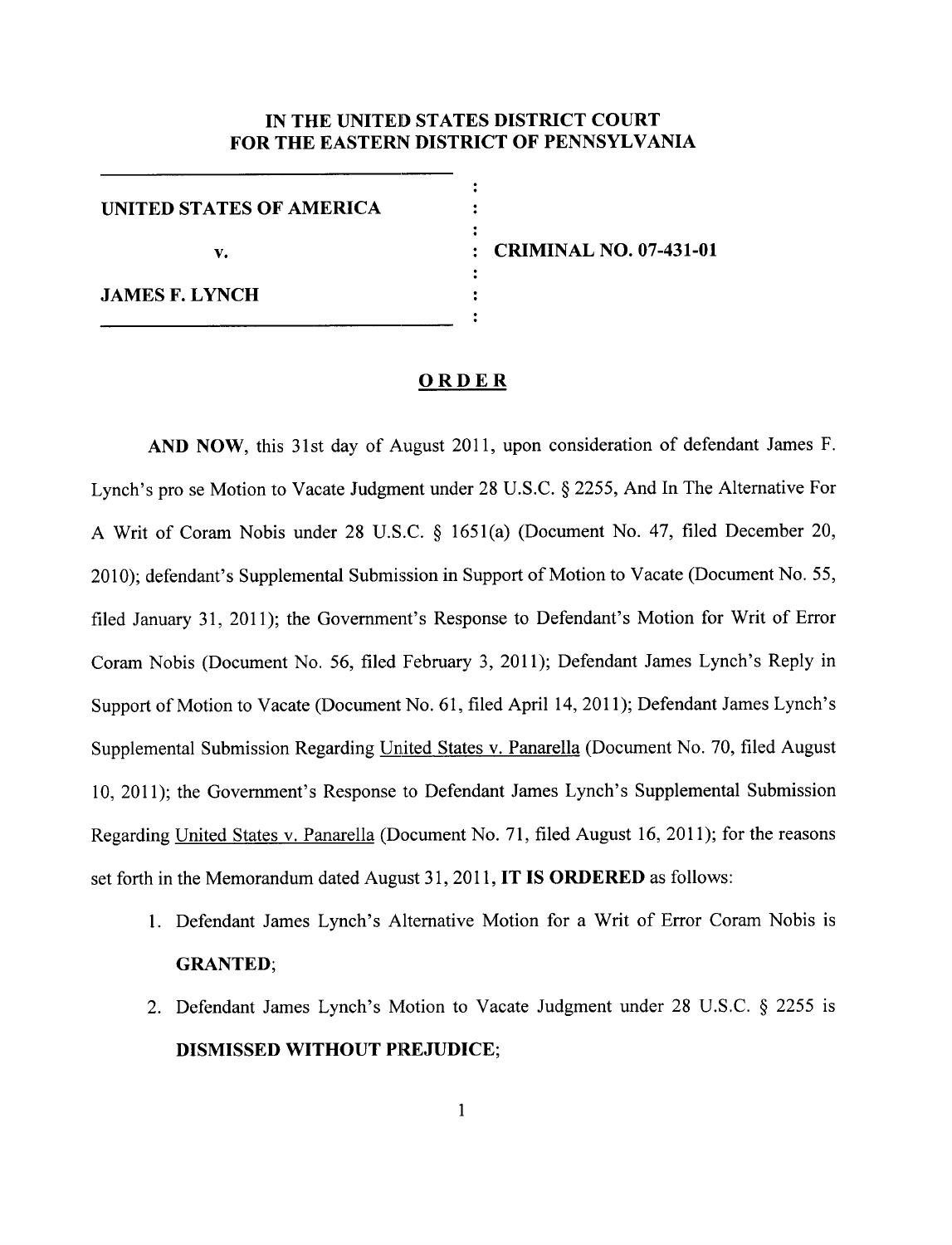- 3. Defendant James Lynch's conviction and sentence are VACATED and SET ASIDE; and
- 4. The Government shall REPAY to Defendant James Lynch all sums paid by the said defendant on account of his fine and special assessment within 90 days of the date of this Order.

# BY THE COURT:

JANE DUBOIS, J.